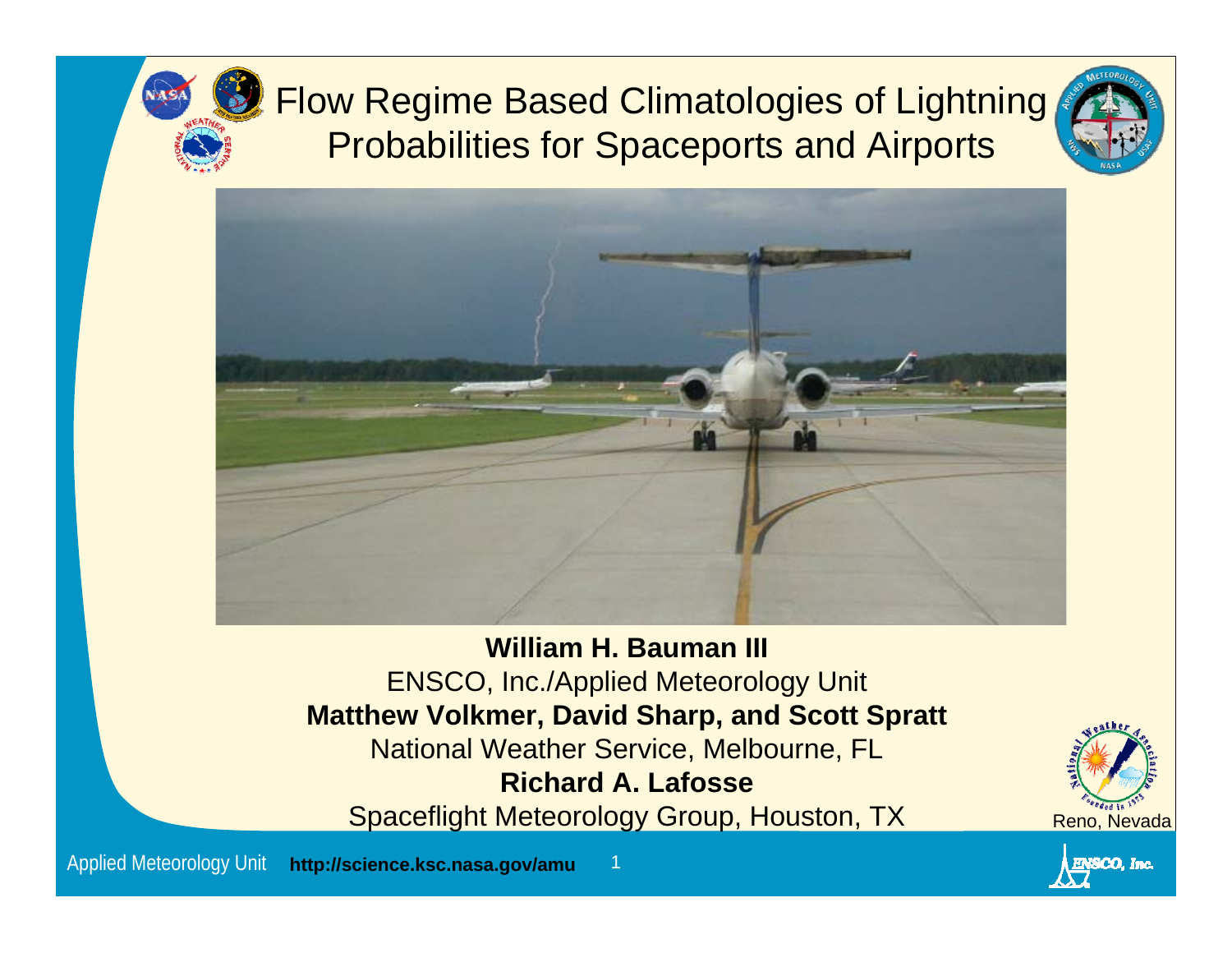





- •Project objectives
- •Data and period of record
- •Flow regime definitions
- •**Methodology**
- $\bullet$ Taming the data for the forecaster
- •**Summary**



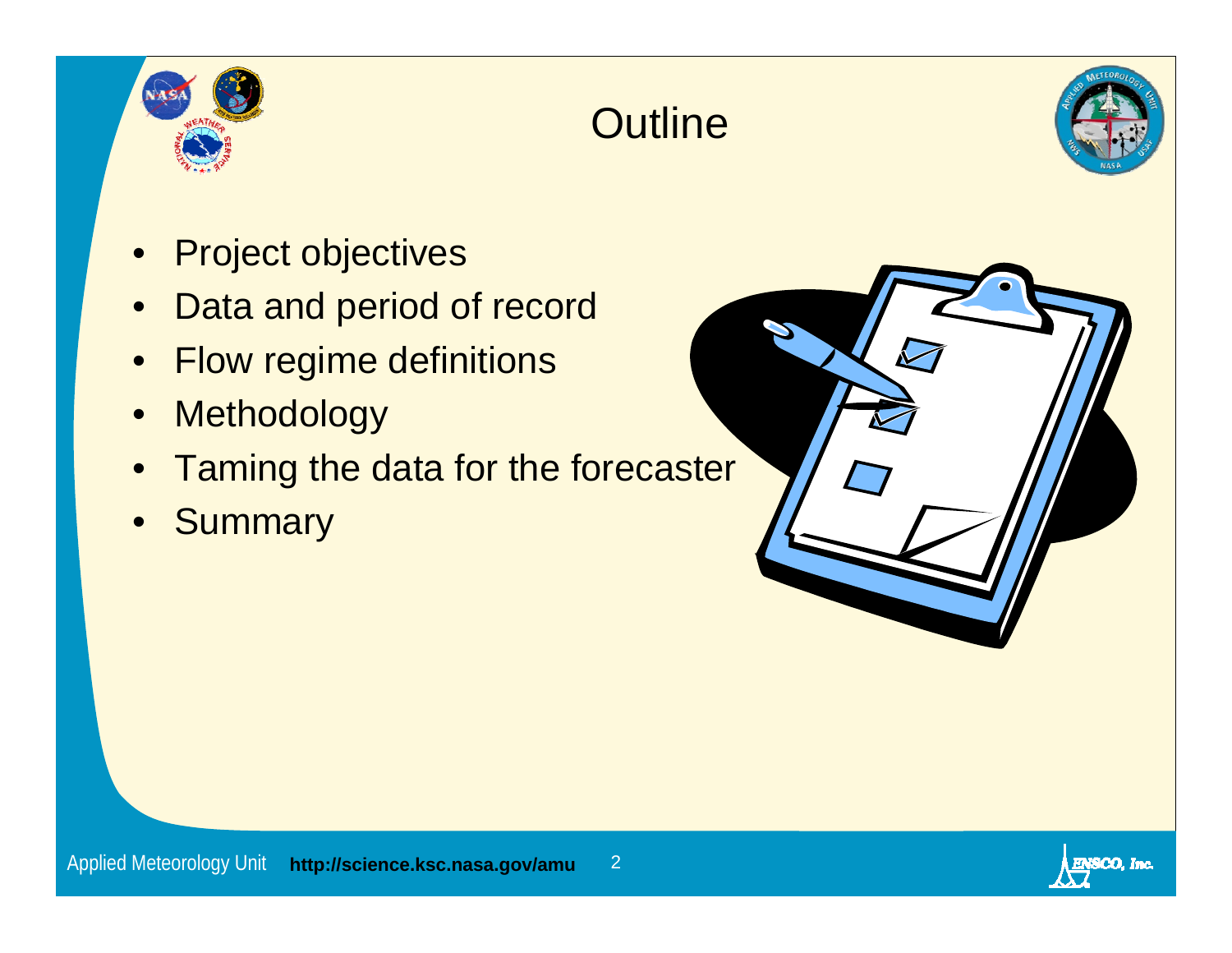

## Project Objectives



- • Provide forecasters with "first guess" climatological lightning tool
- • Create climatologies of lightning probabilities based on flow regime
	- 5-, 10-, 20-, and 30-n mi circles around the Shuttle Landing Facility and seven airports within Melbourne National Weather Service (NWS) Forecast Office CWA for TAF support
	- 1-, 3-, and 6-hour increments
- • Develop a forecaster tool to display the data with an easy to use GUI



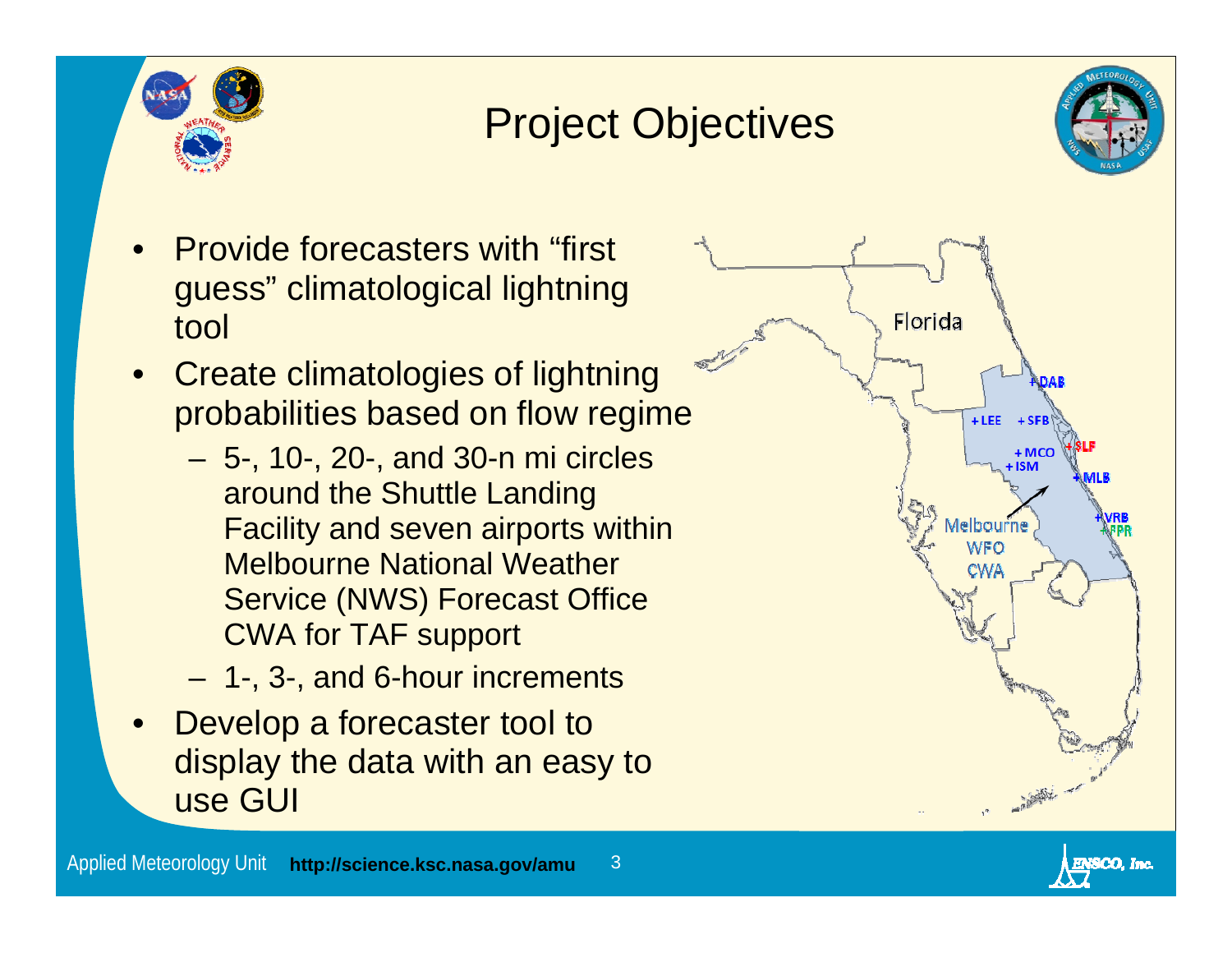

# Data and Period of Record (POR)



- • NWS in Tallahassee provided National Lightning Detection Network (NLDN) gridded data of cloud-to-ground (CG) lightning strikes
	- Spatial resolution: 2.5 X 2.5 km
		- 24°–32.5° N and 78°–88° W
		- 405 x 377 grid boxes
	- Temporal resolution: 1 hour
- • Warm season months of May through September in the 16-year period 1989–2004



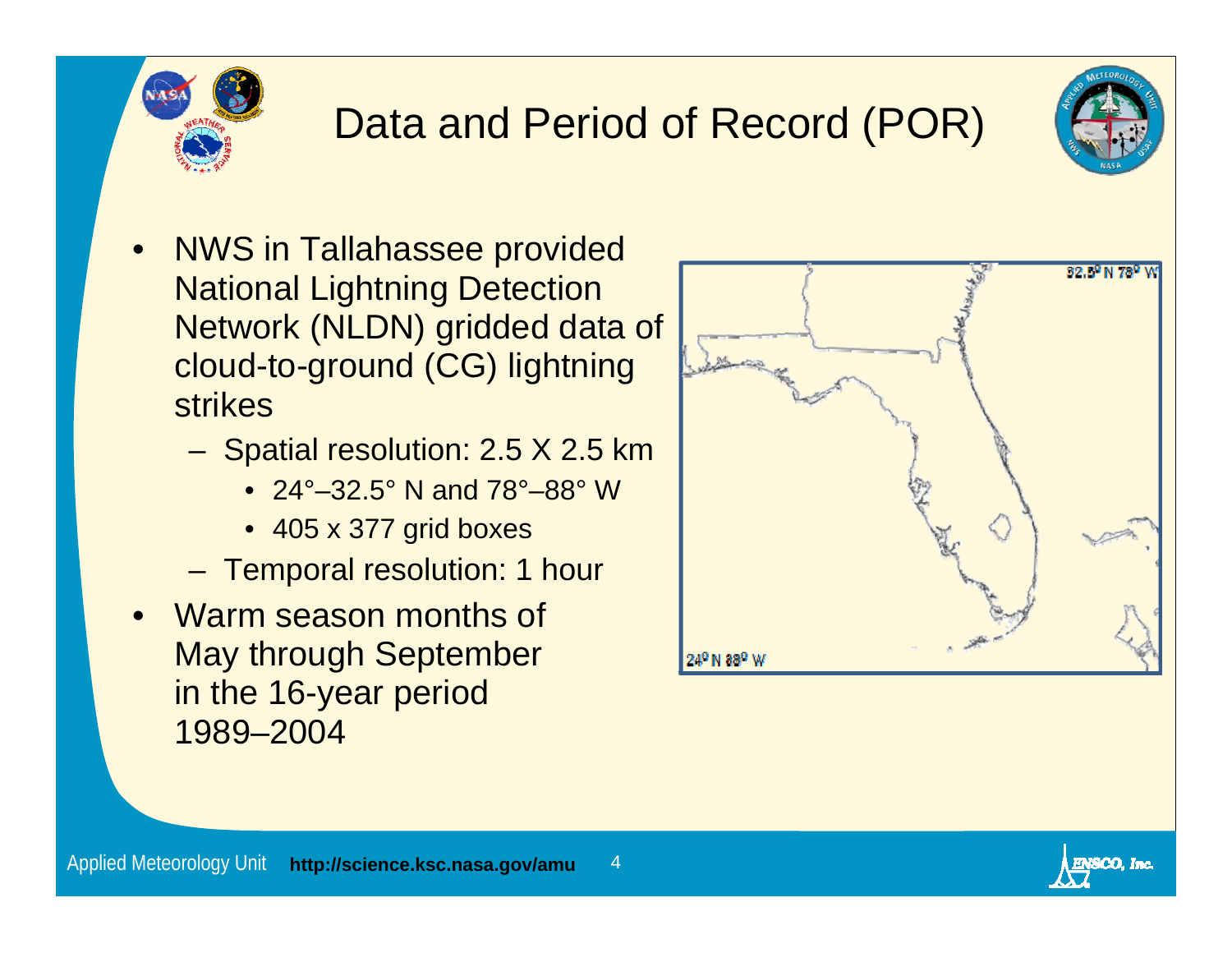

## Flow Regime Definitions



ENSCO, Inc.

- • Florida State University (FSU) identified large-scale flow regimes over Florida
	- Found strong relationship between regimes and spatial distribution of CG lightning
	- Average wind directions in 1000 – 700 mb layer from the 1200 UTC soundings Miami (MFL), Tampa (TBW), and Jacksonville (JAX)
	- Studies yielded 7 distinct flow regimes

| <b>Flow</b><br>Regime<br><b>Name</b> | <b>Definition</b>                                                          | <b>Days</b><br>in<br><b>Regime</b> |
|--------------------------------------|----------------------------------------------------------------------------|------------------------------------|
| <b>SW-1</b>                          | <b>Ridge from Atlantic High</b><br>South of MFL                            | 271                                |
| <b>SW-2</b>                          | Ridge from Atlantic High<br>North of MFL and South of<br><b>TBW</b>        | 241                                |
| <b>SE-1</b>                          | <b>Ridge from Atlantic High</b><br>North of TBW and South of<br><b>JAX</b> | 309                                |
| $SE-2$                               | Ridge from Atlantic High<br>North of JAX                                   | 225                                |
| <b>NE</b>                            | <b>Overall Northeast Flow</b>                                              | 174                                |
| <b>PAN</b>                           | <b>Ridge from Central Gulf</b><br>Coast High over Panhandle                | 109                                |
| <b>NW</b>                            | <b>Overall Northwest Flow</b>                                              | 94                                 |
| Other                                | <b>Undefined Regime</b>                                                    | 827                                |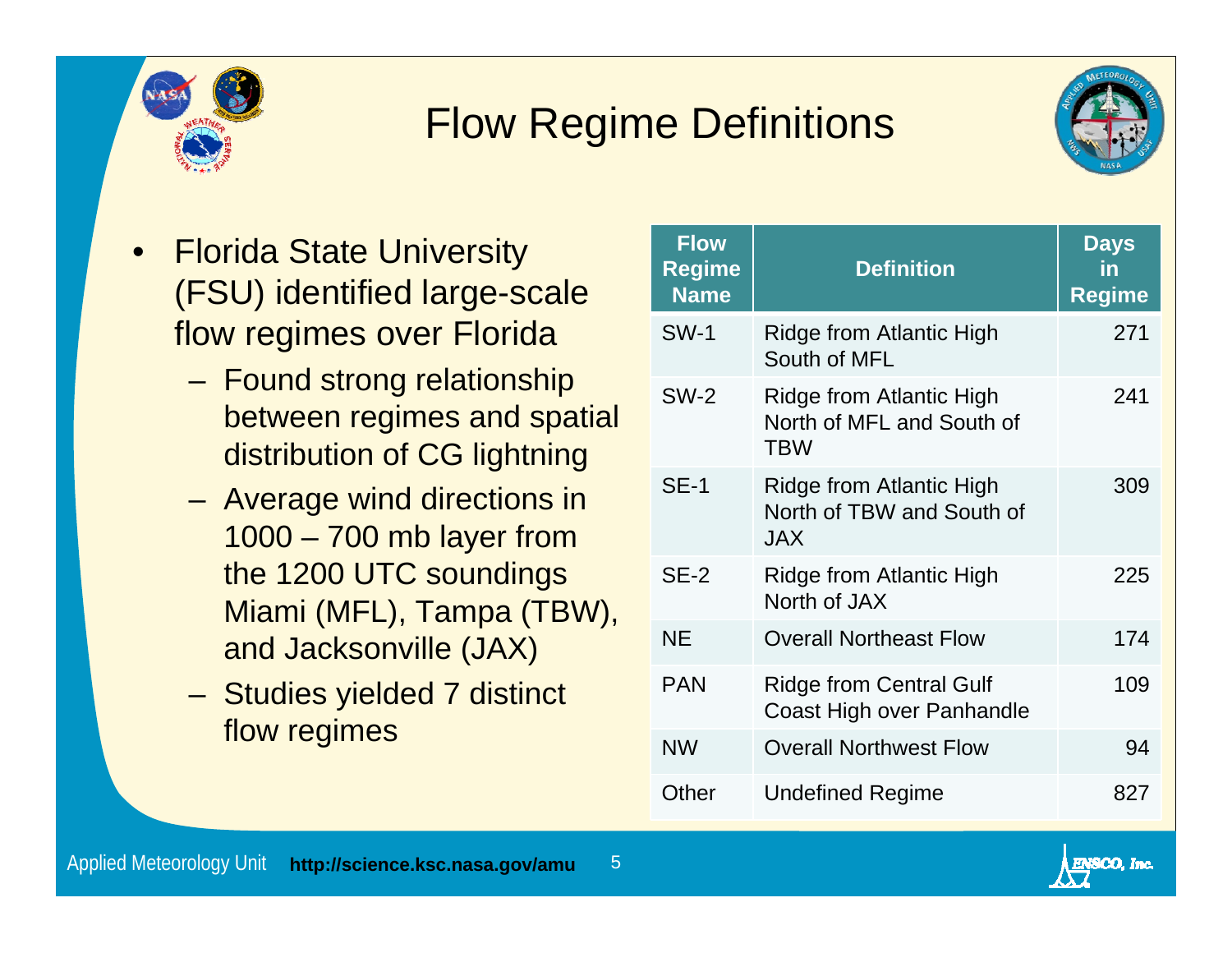

## **Methodology**



- • FSU provided code which AMU modified to:
	- Output 1-, 3-, and 6-hourly grids for each day of each flow regime in the POR
	- Read the output from the first program to create files with twenty-four 1-, eight 3- and four 6-hourly climatological lightning probabilities at 5-, 10-, 20 and 30- n mi circles for each site and flow regime
- • Resulting 36 new programs handled various combinations of time interval and site location

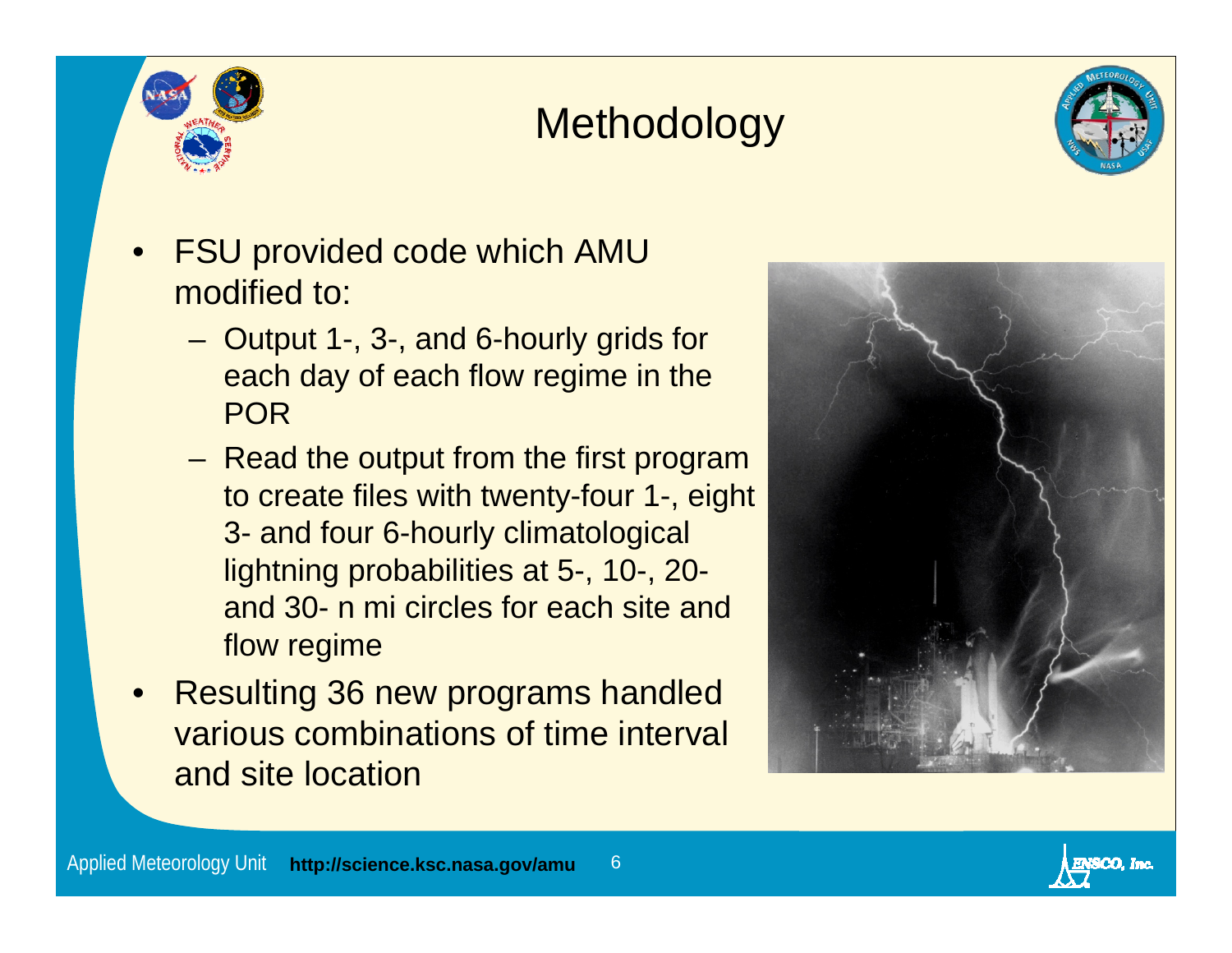





- • AMU modified code to convert the gridded data to latitude/ longitude for each site
- • Center point of each runway was not always in the center of a grid box or at an apex of a grid box
	- Picked closest 2.5 km X 2.5 km grid box to runway center
	- Determined corner grid boxes at 5-, 10-, 20-, and 30-n mi from center square
	- Had to use area of square instead of area of circle due to design of code



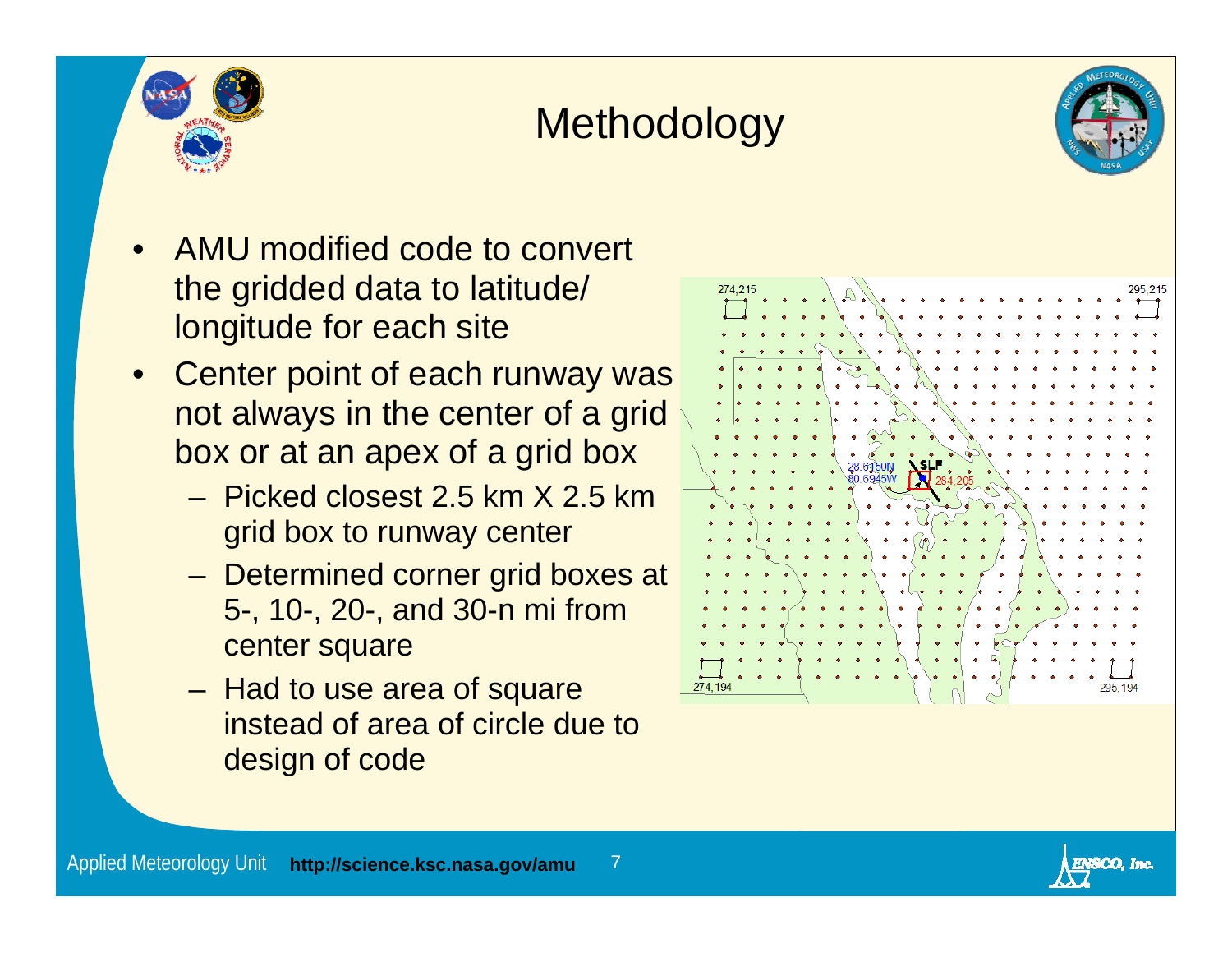

## **Methodology**



- • 529 grid boxes instead of 30-n mi circle
	- Area of purple square is 27% larger than area of purple circle
- • 225 grid boxes instead of 20-n mi circle
	- Area of green square is 23% larger than area of green circle
- • 49 grid boxes instead of 10-n mi circle
	- Area of red square is 13% larger than area of the red circle
- • 9 grid boxes instead of 5-n mi circle
	- Area of blue square is 16% smaller than area of the blue circle



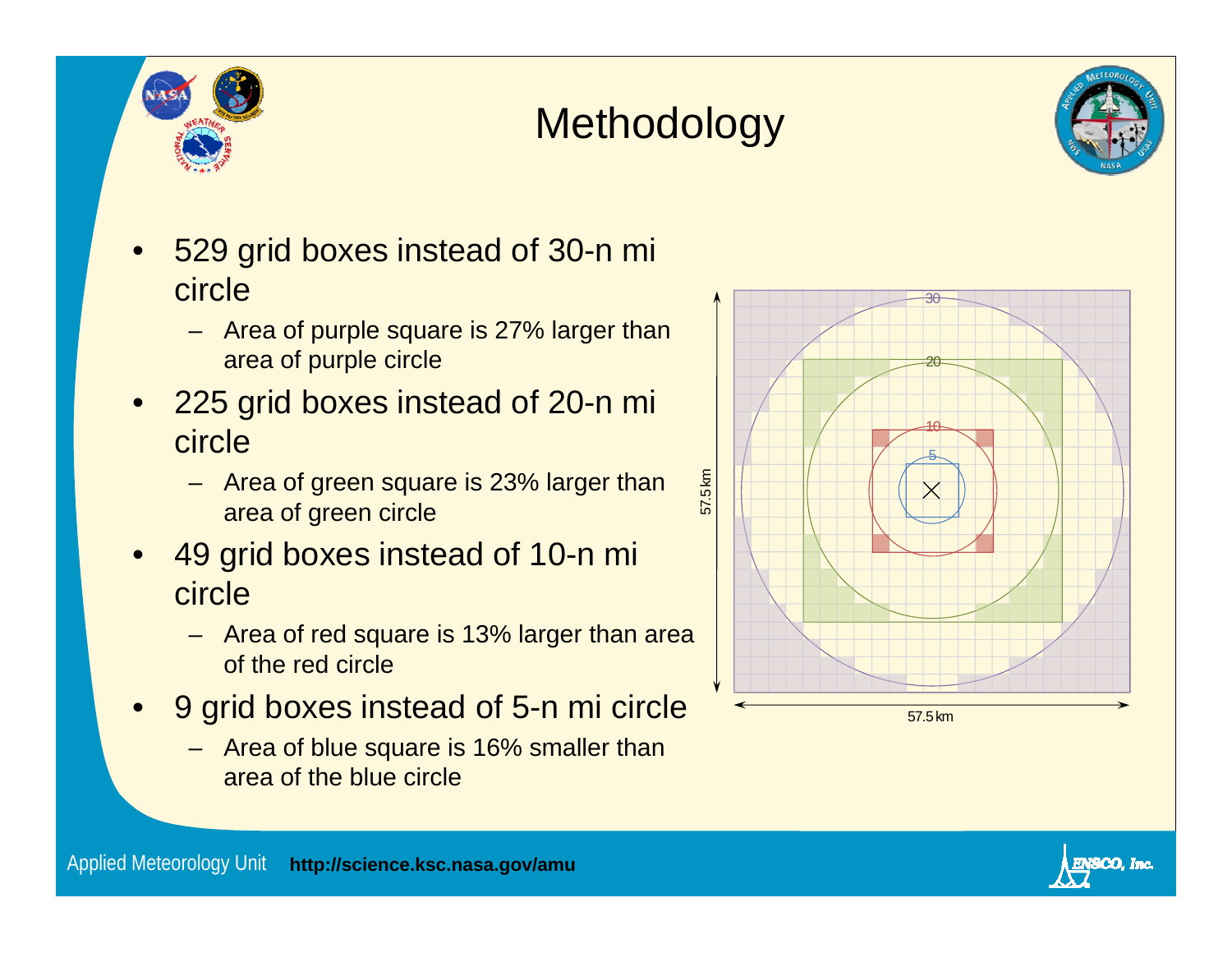

## Taming the Data



- • Generated 864 spreadsheets in Excel from the FORTRAN output which contained the climatological probabilities of lightning for:
	- 9 sites
	- –3 time intervals
	- 4 different size circles
	- 8 flow regimes
- • Contained climatological probability of lightning for:
	- each hour of the day rounded to the nearest integer
	- corresponding UTC time
	- number of CG strikes for each hour
	- –number of flow regime days in the POR

| SLF, hourly, Southwest-2 flow regime, 5 n mi circle |                           |           |                              |  |  |  |  |  |
|-----------------------------------------------------|---------------------------|-----------|------------------------------|--|--|--|--|--|
| <b>Probability (%)</b>                              | <b>UTC</b><br><b>Time</b> | # Strikes | # Flow Regime<br><b>Days</b> |  |  |  |  |  |
| 4                                                   | 0                         | 268476    | 271                          |  |  |  |  |  |
| 4                                                   | 1                         | 292974    | 271                          |  |  |  |  |  |
| 4                                                   | $\overline{2}$            | 253788    | 271                          |  |  |  |  |  |
| 3                                                   | 3                         | 175805    | 271                          |  |  |  |  |  |
| 1                                                   | $\overline{4}$            | 140630    | 271                          |  |  |  |  |  |
| 0                                                   | 5                         | 118449    | 271                          |  |  |  |  |  |
| $\overline{0}$                                      | 6                         | 100309    | 271                          |  |  |  |  |  |
| $\overline{0}$                                      | $\overline{7}$            | 86359     | 271                          |  |  |  |  |  |
| $\overline{0}$                                      | 8                         | 85585     | 271                          |  |  |  |  |  |
| $\overline{0}$                                      | 9                         | 92138     | 271                          |  |  |  |  |  |
| 0                                                   | 10                        | 97960     | 271                          |  |  |  |  |  |
| 0                                                   | 11                        | 103508    | 271                          |  |  |  |  |  |
| $\overline{0}$                                      | 12                        | 112800    | 271                          |  |  |  |  |  |
| 0                                                   | 13                        | 125424    | 271                          |  |  |  |  |  |
| 0                                                   | 14                        | 139956    | 271                          |  |  |  |  |  |
| $\overline{0}$                                      | 15                        | 149935    | 271                          |  |  |  |  |  |
| 0                                                   | 16                        | 175178    | 271                          |  |  |  |  |  |
| 1                                                   | 17                        | 217121    | 271                          |  |  |  |  |  |
| $\overline{4}$                                      | 18                        | 282131    | 271                          |  |  |  |  |  |
| 8                                                   | 19                        | 348460    | 271                          |  |  |  |  |  |
| $\overline{7}$                                      | 20                        | 430364    | 271                          |  |  |  |  |  |
| 12                                                  | 21                        | 487357    | 271                          |  |  |  |  |  |
| 12                                                  | 22                        | 475868    | 271                          |  |  |  |  |  |
| 10                                                  | 23                        | 429330    | 271                          |  |  |  |  |  |

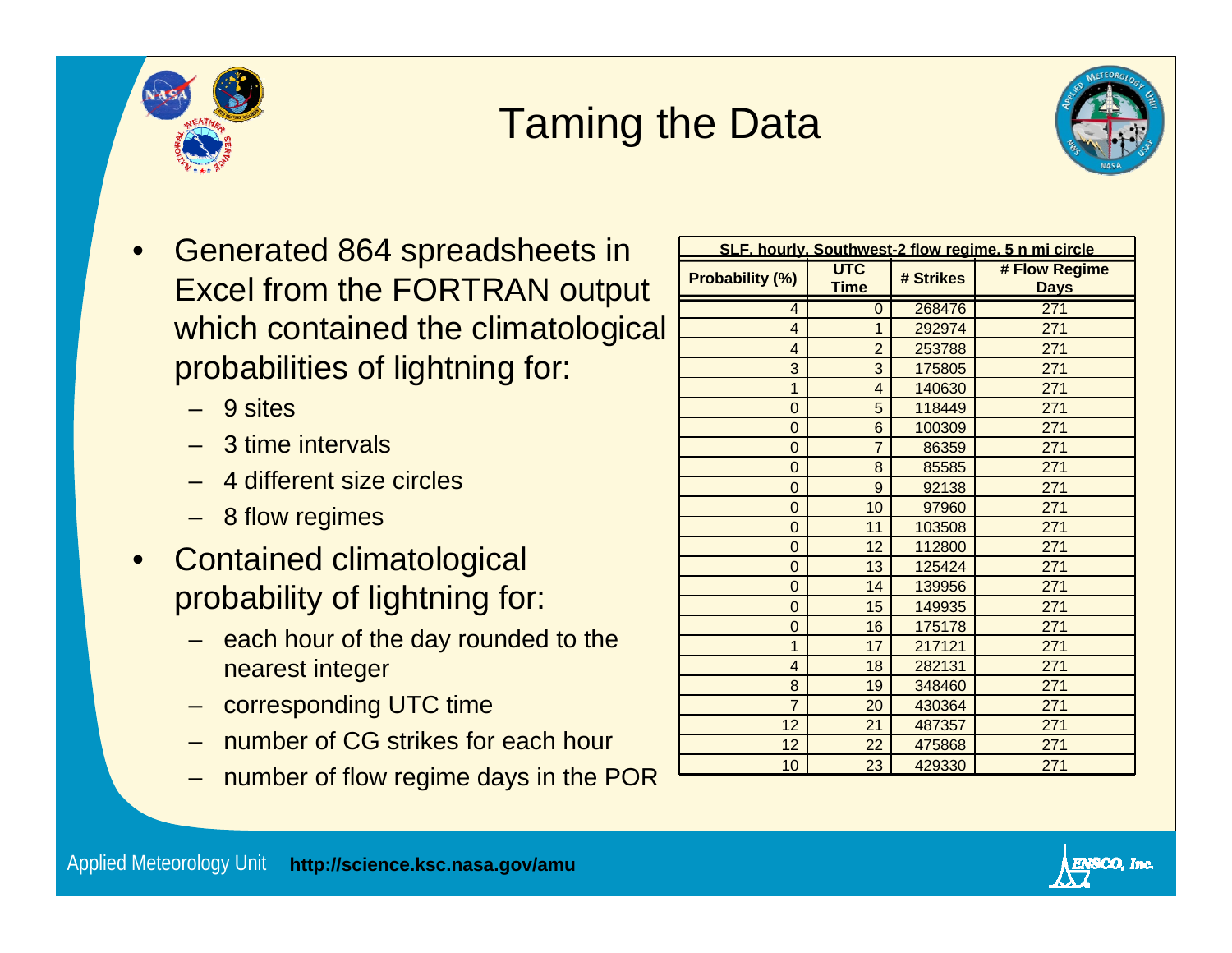

#### User Friendly Format



- • Merged the data from multiple spreadsheets into data tables grouped by time interval and flow regime
- $\bullet$  Created graphs from the tables to provide a "quick look" tool for the forecasters



| Southwest 1         | 5 nml          | 10 nml | $20 \text{ nm}$ | 30 mml               |     |
|---------------------|----------------|--------|-----------------|----------------------|-----|
| 00.01<br>ure        | 4%             | 11%    | 23%             | 31%                  |     |
| 01.02<br>ure        | 4%             | 8%     | 18%             | 24%                  |     |
| 02.03 UTC           | 4%             | 8%     | 13%             | 18%                  |     |
| 03.04<br>ure        | $\frac{20}{5}$ | 6%     | 8%              | 13%                  |     |
| 04.06 UTC           | 1%             | 3%     | 6%              | 7%                   |     |
| 06.0G<br>ure        | 0%             | 1%     | 3%              | 4%                   |     |
| urc<br>06.OZ        | 0%             | 0%     | 1%              | 3%                   |     |
| 07.08<br>UТC        | 0%             | 0%     | 1%              | 2%                   |     |
| 08.09<br><b>UTC</b> | 0%             | 0%     | 1%              | 1%                   |     |
| 09-10<br>ure        | 0%             | 0%     | 1%              | 1%                   |     |
| 10. J<br>лс         | 0%             | 0%     | O%              | -1%                  | Tw  |
| -12<br>ure          | 0%             | 0%     | 0%              | 1%                   |     |
| 2.13<br>ure         | 0%             | 0%     | 0%              | 1%                   | 1-h |
| UTC<br>13-14        | 0%             | 0%     | 1%              | 1%                   |     |
| ure<br>4-15         | 0%             | 1%     | 1%              | 1%                   |     |
| θ<br>ute<br>6-1     | 0%             | 1%     | 2%              | 3%                   |     |
| 16-1<br>ите         | 0%             | 1%     | 4%              | 6%                   |     |
| UTC<br>8            | 1%             | 3%     | 7%              | 8%                   |     |
| 18-19<br>urc        | 4%             | $7\%$  | 14%             | 19%                  |     |
| 19-20<br>ure        | 8%             | 14%    | 20%             | 27%                  |     |
| 20.2<br>ure         | 7%             | 14%    | 28%             | 34%                  |     |
| 22<br>ute           | 12%            | 23%    | 36%             | 42%                  |     |
| 22.23<br>utc        | 12%            | 23%    | 36%             | 46%                  |     |
| 23 00 UTC           | 10%            | 18%    | 28%             | 39%                  |     |
| Southwest 1         | $6 \text{ nm}$ | 10 nml | $20$ nm $1$     | $30$ nm $\textsf{I}$ |     |
| 00.03 UTC           | 6%             | 10%    | 16%             | 23%                  |     |
| 03 06 UTC           | 0%             | 1%     | 4%              | 6%                   |     |
| 06.09 UTC           | 0%             | 0%     | 2%              | 3%                   |     |
| 09-12 UTC           | 0%             | 0%     | 1%              | 2%                   |     |
| 12-16 UTC           | 0%             | 1%     | 3%              | 3%                   | 3-h |
| 16-18 UTC           | 8%             | 16%    | 22%             | 27%                  |     |
| 18-21<br><b>UTC</b> | 23%            | 36%    | 49%             | 64%                  |     |
| .00 UTC             | 18%            | 30%    | 41%             | 61%                  |     |
| Southwest 1         | 5 nml          | 10 nml | $20$ nm $1$     | 30 mml               |     |
| 00.06 UTC           | 6%             | 10%    | 17%             | 24%                  |     |
| 06-12 UTC           | 0%             | 1%     | 3%              | 4%                   |     |
| 12-18 UTC           | 9%             | 16%    | 23%             | 27%                  | 6-h |
| 18.00 UTC           | 36%            | 60%    | 61%             | 66%                  |     |
|                     |                |        |                 |                      |     |

enty-four **nr periods** 

**Eight ir periods** 

Four**nr periods** 

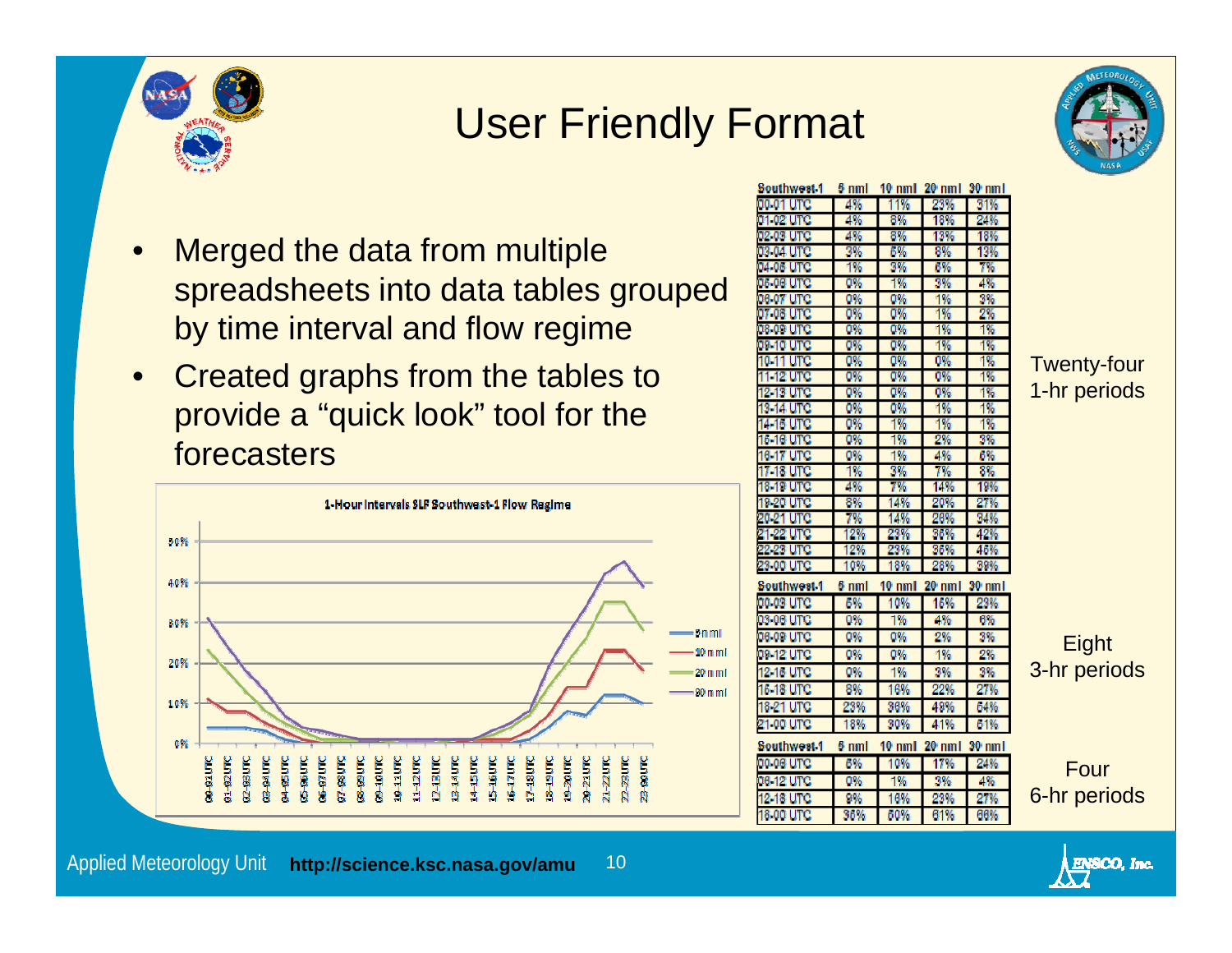

# Tying it all together for the Forecaster

- • Built a GUI using HTML
	- Easily navigable web site
	- Platform independent
- •**Navigation** 
	- Data and Definitions
		- View helpful information about data, methodology and flow regime definitions
	- Nine sites
	- By flow regime or time interval
- • Displays both tables and corresponding graphs